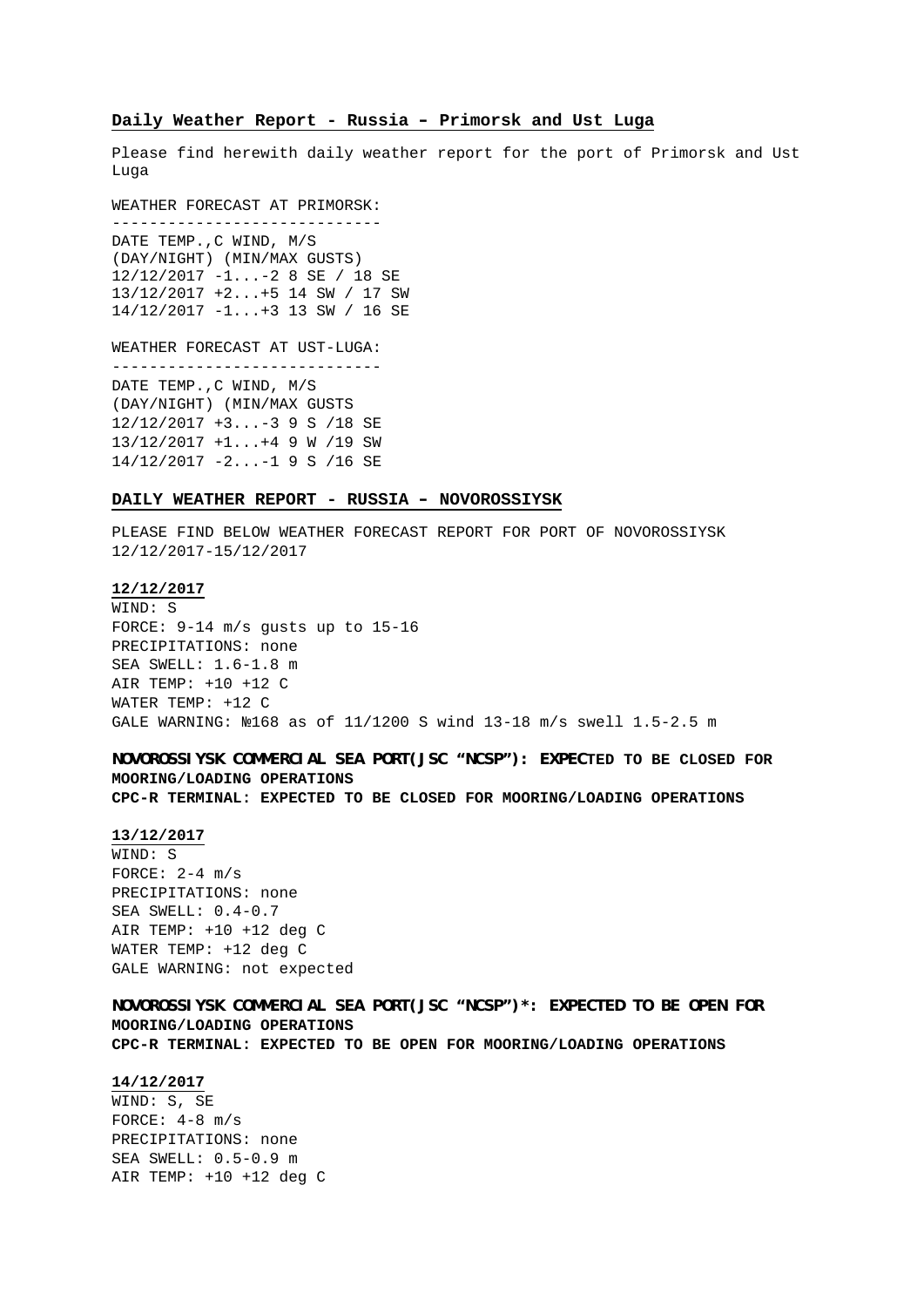WATER TEMP: +12 deg C GALE WARNING: not expected

**NOVOROSSIYSK COMMERCIAL SEA PORT(JSC "NCSP"): EXPECTED TO BE OPEN FOR MOORING/LOADING OPERATIONS CPC-R TERMINAL: EXPECTED TO BE OPEN FOR MOORING/LOADING OPERATIONS**

#### **15/12/2017**

WIND: S FORCE:  $4-8$  m/s PRECIPITATIONS: none SEA SWELL: 0.5-0.9 m AIR TEMP: +9 +11 deg C WATER TEMP: +12 deg C GALE WARNING: not expected

**NOVOROSSIYSK COMMERCIAL SEA PORT(JSC "NCSP"): EXPECTED TO BE OPEN FOR MOORING/LOADING OPERATIONS CPC-R TERMINAL: EXPECTED TO BE OPEN FOR MOORING/LOADING OPERATIONS**

## **\*FYI**

**NOVOROSSIYSK COMMERCIAL SEA PORT(JSC "NCSP") – INCLUDES:**

- **"SHESKHARIS" OIL TERMINAL - (BERTHS Nos.1, 1A, 2, 3, 6, 7);**

- **"NOVOROSSIYSK FUEL OIL TERMINAL" LLC.("NFOT" LLC) - (BERTHS Nos.25, 25A)**
- **"IPP" TERMINAL (JSC "IPP") - (BERTHS Nos.26, 27);**

## **Daily Weather Report – Italy – Santa Panagia**

12th December 2017

------------------

#### Today Port : **PORT OPERATIVE**

Weather situation: Winds SSW 12 Knots – fair – Sea slight

Forecast for tomorrow: Winds NW 10 Knots – party cloudy – Sea wavelets

## **Daily Weather Report – Turkey**

Please find below Daily Weather Report for Turkish Ports.

## **12.12.2017**

| PORTS      | Port Operations<br>Status | Wind (Knots)   | Sea                  |
|------------|---------------------------|----------------|----------------------|
| ISKENDERUN | OPERATIONAL               | & NE 3-5<br>E. | Slight -<br>Moderate |
| DORTYOL    | OPERATIONAL               | & NE 3-5<br>Е. | Slight -<br>Moderate |
| CEYHAN     | OPERATIONAL               | & NE 3-5<br>E. | Slight -<br>Moderate |